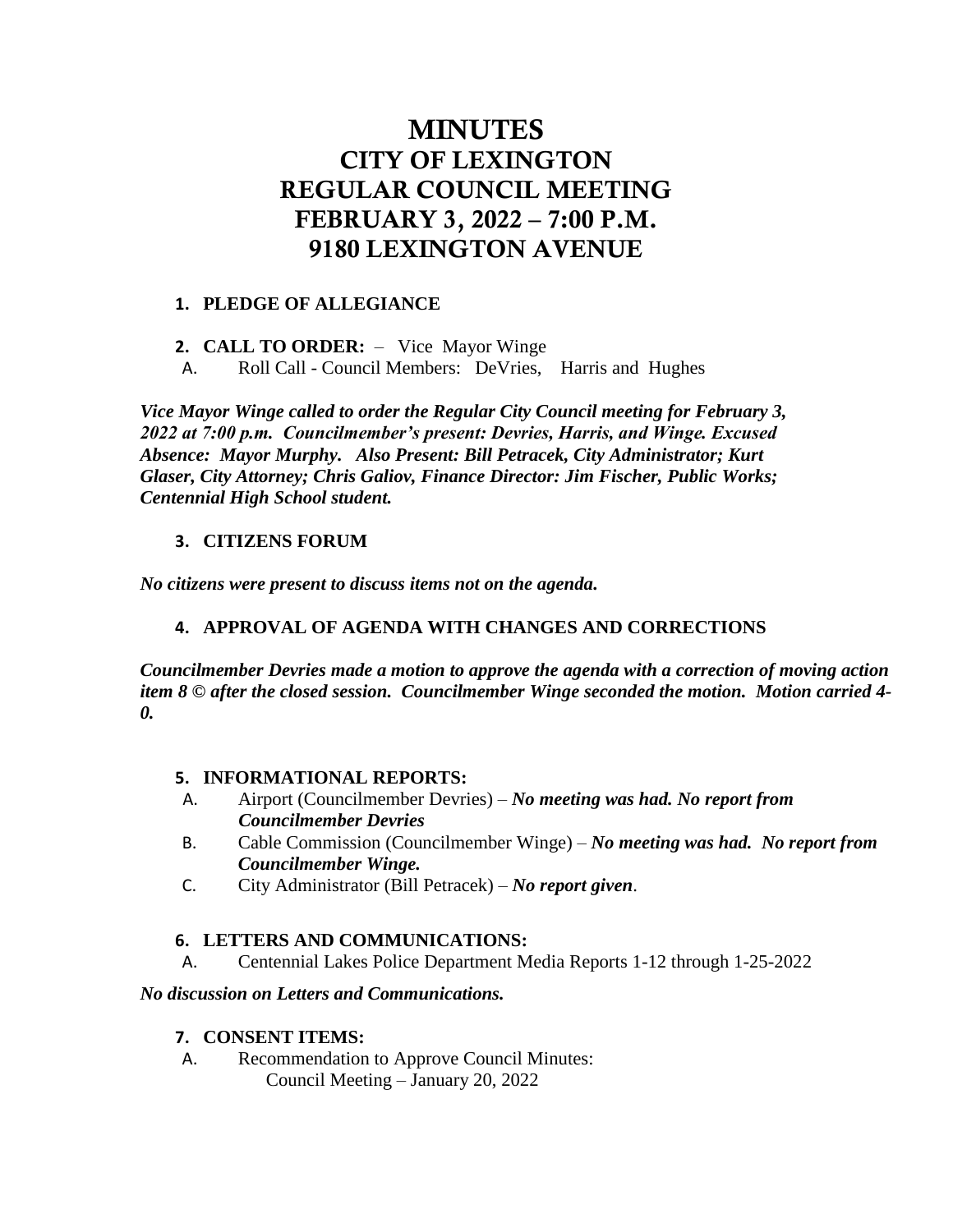B. Recommendation to Approve Claims and Bills:

Check #'s 48585 through 48643 Check #'s 14186 through 14195

*Councilmember Harris made a motion to approve the consent agenda items. Councilmember Hughes seconded the motion. Motion carried 4-0.*

#### **8. ACTION ITEMS:**

A. Recommendation to approve Resolution NO. 22-10 A Resolution

Approving an Amendment to the Naming of Appointees for 2022

*Councilmember Devries made a motion to approve Resolution NO. 22-10 A Resolution Approving an Amendment to the Naming of Appointees for 2022. Councilmember Harris seconded the motion. Motion carried 4-0.* 

B. Recommendation to approve the purchase of a 1999 Vactor 2110 Jetter

Truck at a cost of \$70,000.00

*Councilmember Devries made a motion to approve the purchase of a 1999 Vactor 2110 Jetter Truck at a cost of \$70,000.00. Councilmember Harris seconded the motion. Motion carried 4-0.* 

C. Recommendation to approve Special Event Permit to Boulevard Bar &

Grille /Green Giants D-14 Tier 1 girls hockey fundraiser

*Councilmember Devries made a motion to to approve Special Event Permit to Boulevard Bar & Grille /Green Giants D-14 Tier 1 girls hockey fundraiser. Councilmember Harris seconded the motion. Motion carried 4-0.* 

## **9. MAYOR AND COUNCIL INPUT**

*Councilmember Devries stated that he was pleased to have the rental inpsection conducted in his buildings from our building inspector. The lights in the hallways have been changed and it is brighter and creates better visibility. Discussion ensued.* 

## **10. CLOSED SESSION**

This portion of the meeting is closed pursuant Minn. Stat. Section 13D.05, subd. 3(b), and is permitted by the attorney-client privilege to discuss legal aspects of options related to the interconnected water and sewer with the City of Blaine. This portion of the meeting is also closed pursuant Minn. Stat. Section 13D.05, subd. 3(c), and is permitted to determine the asking price for, and to develop or consider offers or counteroffers for the purchase or sale to parts of the interconnected water and sewer with the City of Blaine

#### *Attorney Glaser explained the need to go into closed session.*